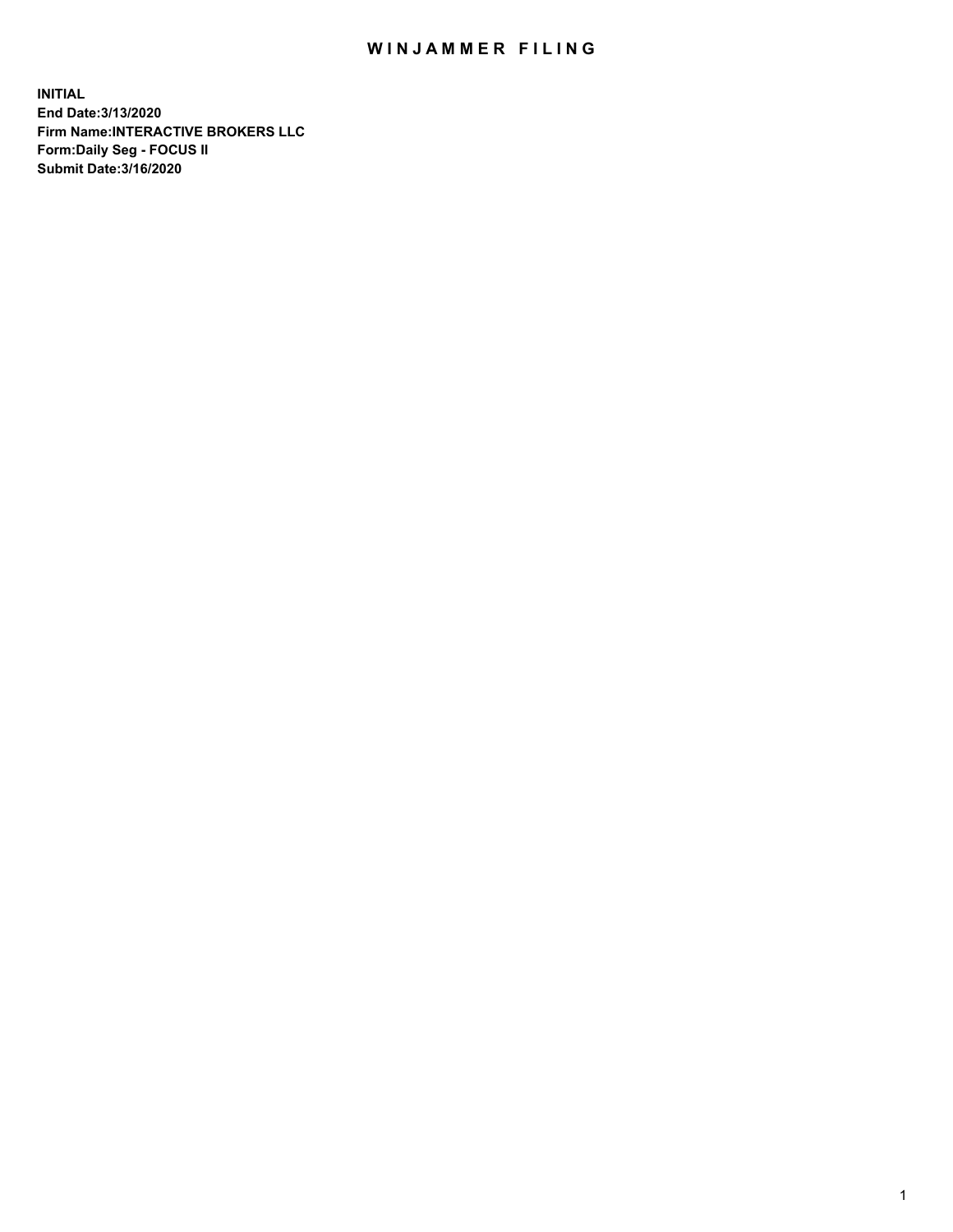**INITIAL End Date:3/13/2020 Firm Name:INTERACTIVE BROKERS LLC Form:Daily Seg - FOCUS II Submit Date:3/16/2020 Daily Segregation - Cover Page**

| Name of Company                                                                                                                                                                                                                                                                                                                | <b>INTERACTIVE BROKERS LLC</b>                                                   |
|--------------------------------------------------------------------------------------------------------------------------------------------------------------------------------------------------------------------------------------------------------------------------------------------------------------------------------|----------------------------------------------------------------------------------|
| <b>Contact Name</b>                                                                                                                                                                                                                                                                                                            | James Menicucci                                                                  |
| <b>Contact Phone Number</b>                                                                                                                                                                                                                                                                                                    | 203-618-8085                                                                     |
| <b>Contact Email Address</b>                                                                                                                                                                                                                                                                                                   | jmenicucci@interactivebrokers.c<br>om                                            |
| FCM's Customer Segregated Funds Residual Interest Target (choose one):<br>a. Minimum dollar amount: ; or<br>b. Minimum percentage of customer segregated funds required:% ; or<br>c. Dollar amount range between: and; or<br>d. Percentage range of customer segregated funds required between:% and%.                         | <u>0</u><br>$\overline{\mathbf{0}}$<br>155,000,000 245,000,000<br>0 <sub>0</sub> |
| FCM's Customer Secured Amount Funds Residual Interest Target (choose one):<br>a. Minimum dollar amount: ; or<br>b. Minimum percentage of customer secured funds required:% ; or<br>c. Dollar amount range between: and; or<br>d. Percentage range of customer secured funds required between:% and%.                           | <u>0</u><br>$\overline{\mathbf{0}}$<br>80,000,000 120,000,000<br>0 <sub>0</sub>  |
| FCM's Cleared Swaps Customer Collateral Residual Interest Target (choose one):<br>a. Minimum dollar amount: ; or<br>b. Minimum percentage of cleared swaps customer collateral required:% ; or<br>c. Dollar amount range between: and; or<br>d. Percentage range of cleared swaps customer collateral required between:% and%. | <u>0</u><br>$\underline{\mathbf{0}}$<br>0 <sub>0</sub><br>0 <sub>0</sub>         |

Attach supporting documents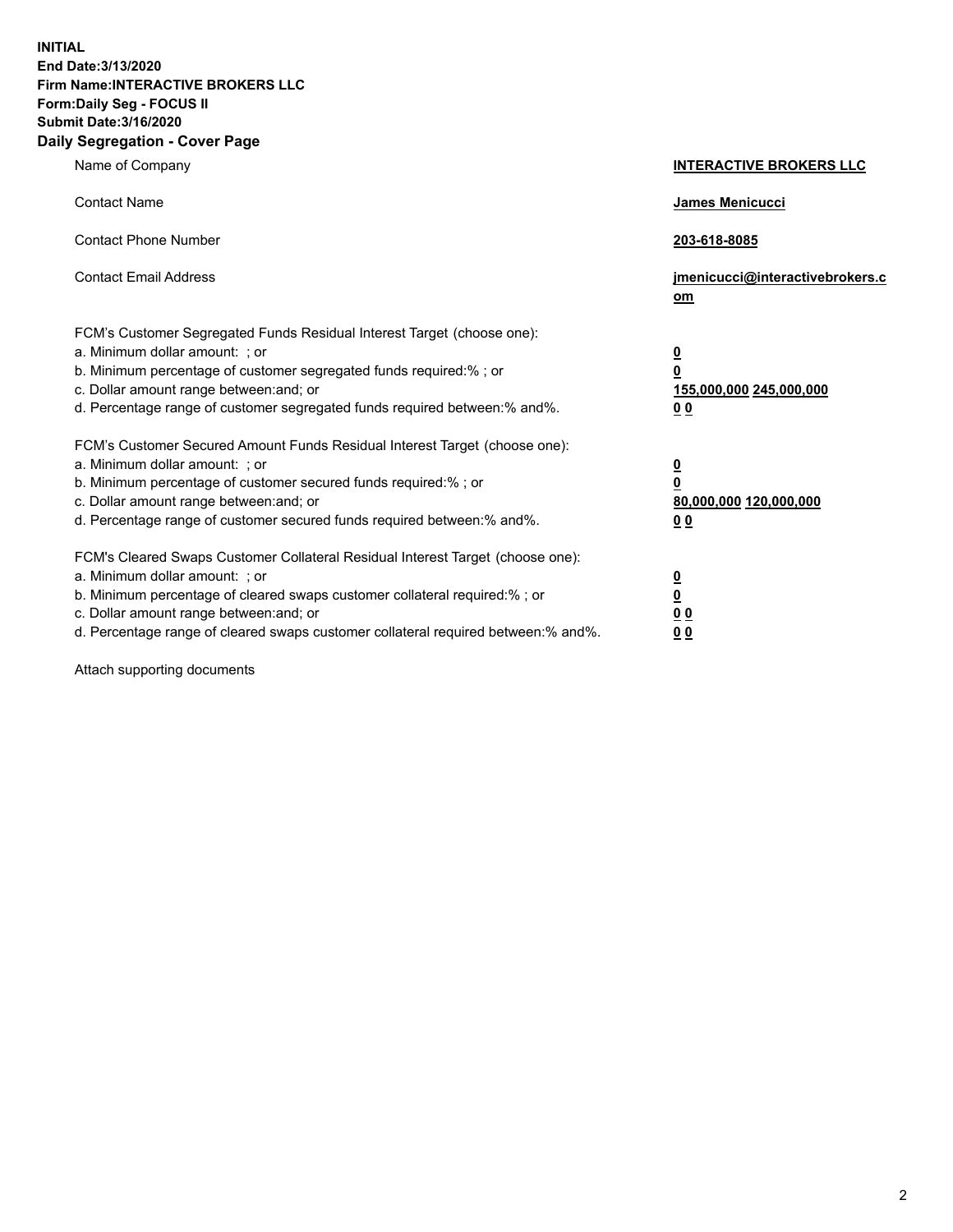## **INITIAL End Date:3/13/2020 Firm Name:INTERACTIVE BROKERS LLC Form:Daily Seg - FOCUS II Submit Date:3/16/2020 Daily Segregation - Secured Amounts**

|     | Daily Jegregation - Jeculed Aniounts                                                        |                                                 |
|-----|---------------------------------------------------------------------------------------------|-------------------------------------------------|
|     | Foreign Futures and Foreign Options Secured Amounts                                         |                                                 |
|     | Amount required to be set aside pursuant to law, rule or regulation of a foreign            | $0$ [7305]                                      |
|     | government or a rule of a self-regulatory organization authorized thereunder                |                                                 |
| 1.  | Net ledger balance - Foreign Futures and Foreign Option Trading - All Customers             |                                                 |
|     | A. Cash                                                                                     | 501,463,483 [7315]                              |
|     | B. Securities (at market)                                                                   | $0$ [7317]                                      |
| 2.  | Net unrealized profit (loss) in open futures contracts traded on a foreign board of trade   | 2,006,527 [7325]                                |
| 3.  | Exchange traded options                                                                     |                                                 |
|     | a. Market value of open option contracts purchased on a foreign board of trade              | <b>95,009</b> [7335]                            |
|     | b. Market value of open contracts granted (sold) on a foreign board of trade                | -141,506 <sup>[7337]</sup>                      |
| 4.  | Net equity (deficit) (add lines 1. 2. and 3.)                                               | 503,423,513 [7345]                              |
| 5.  | Account liquidating to a deficit and account with a debit balances - gross amount           | 106,910 [7351]                                  |
|     | Less: amount offset by customer owned securities                                            | 0 [7352] 106,910 [7354]                         |
| 6.  | Amount required to be set aside as the secured amount - Net Liquidating Equity              | 503,530,423 [7355]                              |
|     | Method (add lines 4 and 5)                                                                  |                                                 |
| 7.  | Greater of amount required to be set aside pursuant to foreign jurisdiction (above) or line | 503,530,423 [7360]                              |
|     | 6.                                                                                          |                                                 |
|     | FUNDS DEPOSITED IN SEPARATE REGULATION 30.7 ACCOUNTS                                        |                                                 |
| 1.  | Cash in banks                                                                               |                                                 |
|     | A. Banks located in the United States                                                       | 92,483,958 [7500]                               |
|     | B. Other banks qualified under Regulation 30.7                                              | 0 [7520] 92,483,958 [7530]                      |
| 2.  | Securities                                                                                  |                                                 |
|     | A. In safekeeping with banks located in the United States                                   | 448,294,500 [7540]                              |
|     | B. In safekeeping with other banks qualified under Regulation 30.7                          | 0 [7560] 448,294,500 [7570]                     |
| 3.  | Equities with registered futures commission merchants                                       |                                                 |
|     | A. Cash                                                                                     | $0$ [7580]                                      |
|     | <b>B.</b> Securities                                                                        | $0$ [7590]                                      |
|     | C. Unrealized gain (loss) on open futures contracts                                         | $0$ [7600]                                      |
|     | D. Value of long option contracts                                                           | $0$ [7610]                                      |
|     | E. Value of short option contracts                                                          | 0 [7615] 0 [7620]                               |
| 4.  | Amounts held by clearing organizations of foreign boards of trade                           |                                                 |
|     | A. Cash                                                                                     | $0$ [7640]                                      |
|     | <b>B.</b> Securities                                                                        | $0$ [7650]                                      |
|     | C. Amount due to (from) clearing organization - daily variation                             | $0$ [7660]                                      |
|     | D. Value of long option contracts                                                           | $0$ [7670]                                      |
|     | E. Value of short option contracts                                                          | 0 [7675] 0 [7680]                               |
| 5.  | Amounts held by members of foreign boards of trade                                          |                                                 |
|     | A. Cash                                                                                     | 79,909,914 [7700]                               |
|     | <b>B.</b> Securities                                                                        | $0$ [7710]                                      |
|     | C. Unrealized gain (loss) on open futures contracts                                         | 32,976,625 [7720]                               |
|     | D. Value of long option contracts                                                           | 95,009 [7730]                                   |
|     | E. Value of short option contracts                                                          | <mark>-141,506</mark> [7735] 112,840,042 [7740] |
| 6.  | Amounts with other depositories designated by a foreign board of trade                      | 0 [7760]                                        |
| 7.  | Segregated funds on hand                                                                    | $0$ [7765]                                      |
| 8.  | Total funds in separate section 30.7 accounts                                               | 653,618,500 [7770]                              |
| 9.  | Excess (deficiency) Set Aside for Secured Amount (subtract line 7 Secured Statement         | 150,088,077 [7380]                              |
|     | Page 1 from Line 8)                                                                         |                                                 |
| 10. | Management Target Amount for Excess funds in separate section 30.7 accounts                 | 80,000,000 [7780]                               |
| 11. | Excess (deficiency) funds in separate 30.7 accounts over (under) Management Target          | 70,088,077 [7785]                               |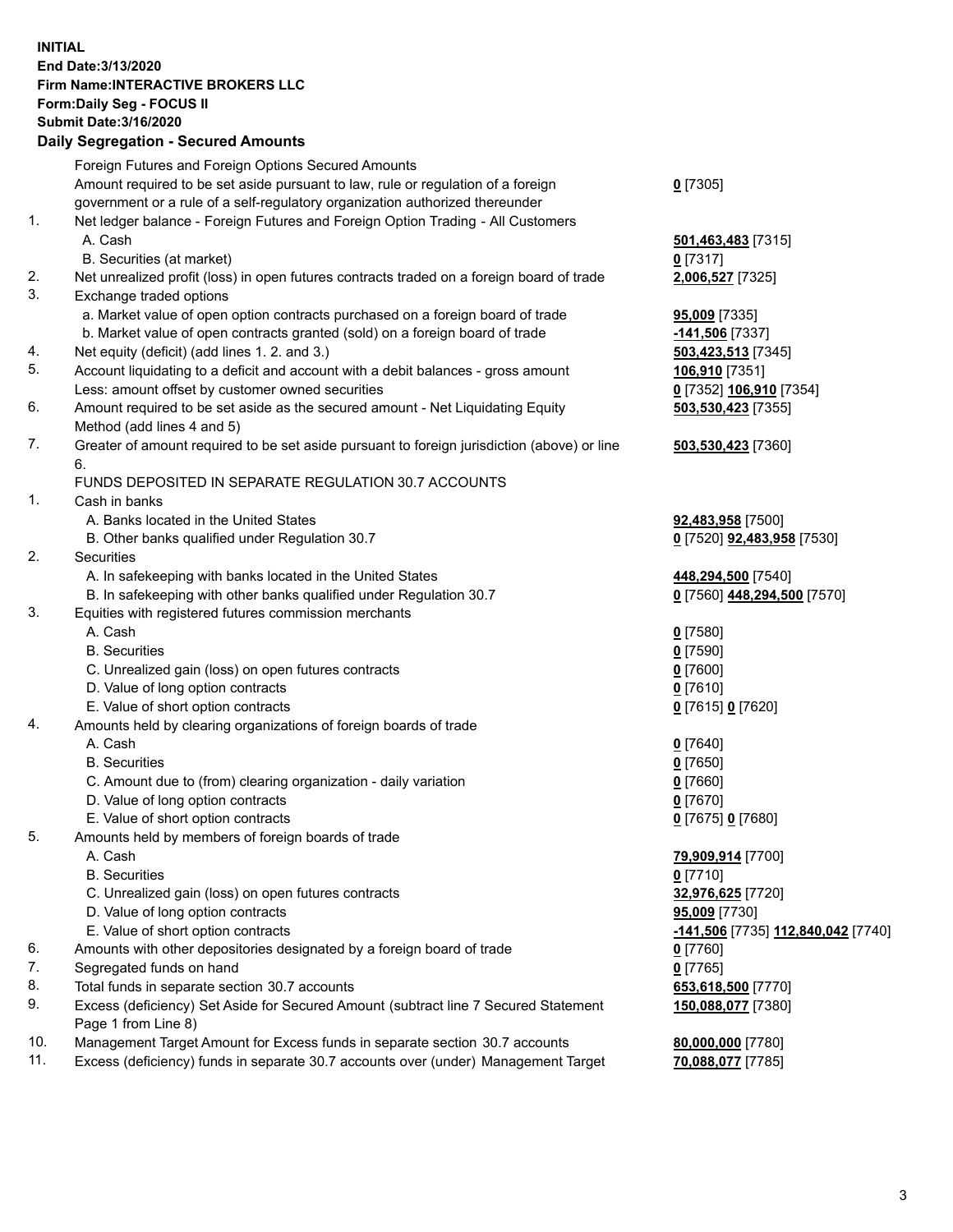**INITIAL End Date:3/13/2020 Firm Name:INTERACTIVE BROKERS LLC Form:Daily Seg - FOCUS II Submit Date:3/16/2020 Daily Segregation - Segregation Statement** SEGREGATION REQUIREMENTS(Section 4d(2) of the CEAct) 1. Net ledger balance A. Cash **5,165,994,891** [7010] B. Securities (at market) **0** [7020] 2. Net unrealized profit (loss) in open futures contracts traded on a contract market **-33,447,180** [7030] 3. Exchange traded options A. Add market value of open option contracts purchased on a contract market **677,946,433** [7032] B. Deduct market value of open option contracts granted (sold) on a contract market **-750,738,875** [7033] 4. Net equity (deficit) (add lines 1, 2 and 3) **5,059,755,269** [7040] 5. Accounts liquidating to a deficit and accounts with debit balances - gross amount **5,345,185** [7045] Less: amount offset by customer securities **0** [7047] **5,345,185** [7050] 6. Amount required to be segregated (add lines 4 and 5) **5,065,100,454** [7060] FUNDS IN SEGREGATED ACCOUNTS 7. Deposited in segregated funds bank accounts A. Cash **2,192,986,093** [7070] B. Securities representing investments of customers' funds (at market) **1,639,618,050** [7080] C. Securities held for particular customers or option customers in lieu of cash (at market) **0** [7090] 8. Margins on deposit with derivatives clearing organizations of contract markets A. Cash **3,636,315** [7100] B. Securities representing investments of customers' funds (at market) **1,635,319,502** [7110] C. Securities held for particular customers or option customers in lieu of cash (at market) **0** [7120] 9. Net settlement from (to) derivatives clearing organizations of contract markets **-115,857,742** [7130] 10. Exchange traded options A. Value of open long option contracts **678,166,290** [7132] B. Value of open short option contracts **-751,179,222** [7133] 11. Net equities with other FCMs A. Net liquidating equity **0** [7140] B. Securities representing investments of customers' funds (at market) **0** [7160] C. Securities held for particular customers or option customers in lieu of cash (at market) **0** [7170] 12. Segregated funds on hand **0** [7150] 13. Total amount in segregation (add lines 7 through 12) **5,282,689,286** [7180] 14. Excess (deficiency) funds in segregation (subtract line 6 from line 13) **217,588,832** [7190] 15. Management Target Amount for Excess funds in segregation **155,000,000** [7194] 16. Excess (deficiency) funds in segregation over (under) Management Target Amount **62,588,832** [7198]

Excess